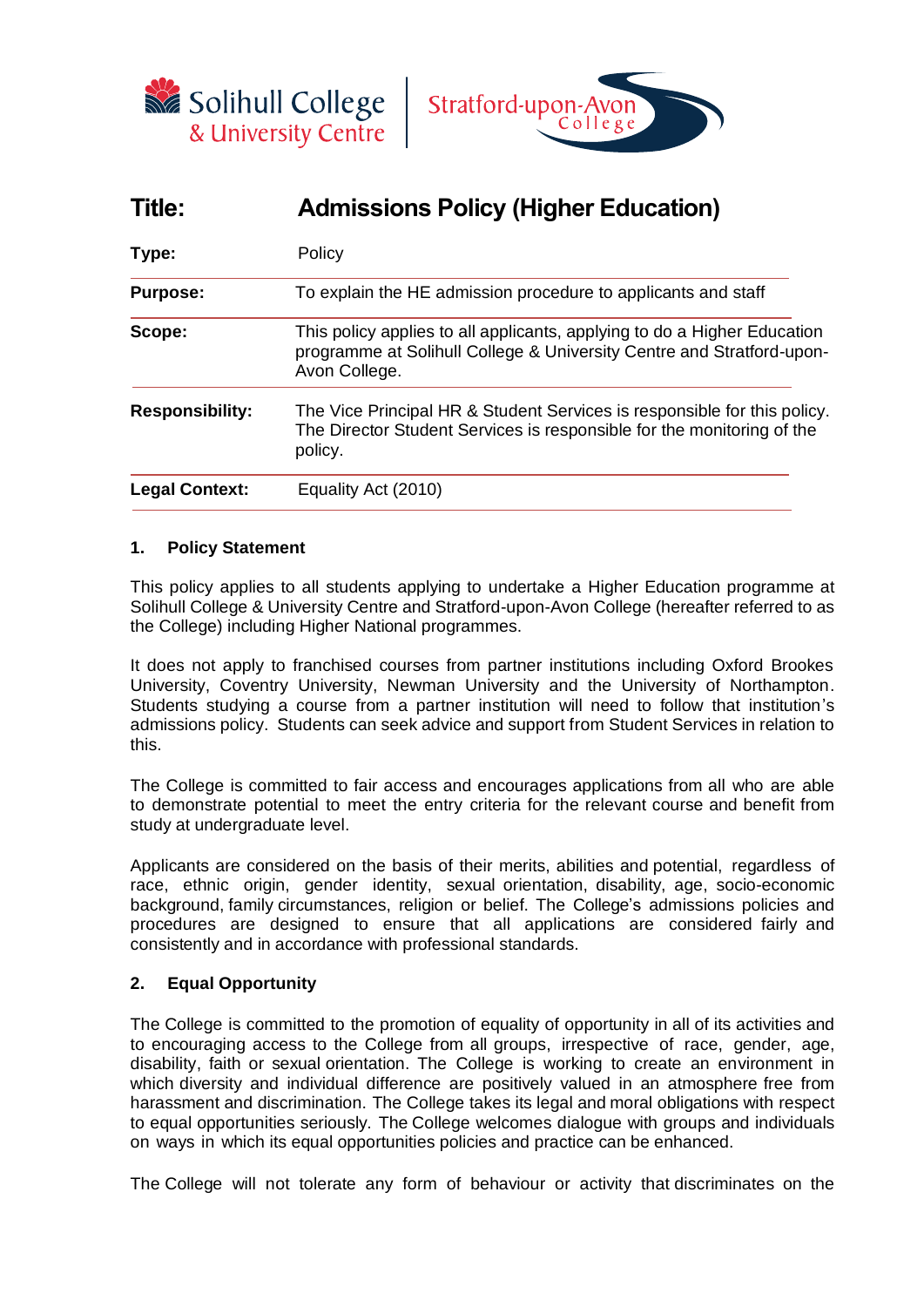grounds of gender, marital status, family responsibilities, sexual orientation, colour, race, nationality, religious belief, ethnicity, disability, age and unrelated criminal convictions.

# **3. Marketing and Recruitment**

The College's marketing and recruitment communications are disseminated through promotional materials and activities which we aim to ensure are accurate, current, and accessible.

Marketing and recruitment activities include:

- participation at education exhibitions
- collaboration with partner institutions
- College Open Days

Marketing and recruitment information is communicated through a variety of different media and includes:

the College websites: [www.solihull.ac.uk](http://www.solihull.ac.ukwww.stratford.ac.uk/)

[www.stratford.ac.uk](http://www.solihull.ac.ukwww.stratford.ac.uk/)

and partner websites

- social media
- external advertising (Newspapers, billboards) etc.

## **4. Admissions**

The College operates a centralised undergraduate admissions process for applications received via UCAS (full time applications) and the College websites. Applications are processed by the HE Admissions Officers who act as the main contact for applicants throughout the admissions process. However, selection decisions are made by members of the academic team.

## **5. Role of applicants in the admissions process**

Applicants are expected to:

- provide complete and honest information in applications submitted to the College
- respond in a timely manner to requests for further information from the College, communicate any changes to the information supplied in their application as soon as possible
- be courteous and respectful in their communications with College staff

# **6. Entry Criteria**

## **Academic requirements**

The College welcomes applications from suitably qualified students with NQF/QCF/RQF Level 3 qualifications including A Levels, BTEC Diplomas, International Baccalaureate, Level 3 Advanced Diplomas, Access courses (approved by the Quality Assurance Agency), T-Levels, Open University qualifications and a range of professional qualifications. A range of EU and other international qualifications are also considered. Course entry requirements will be detailed in the course leaflet.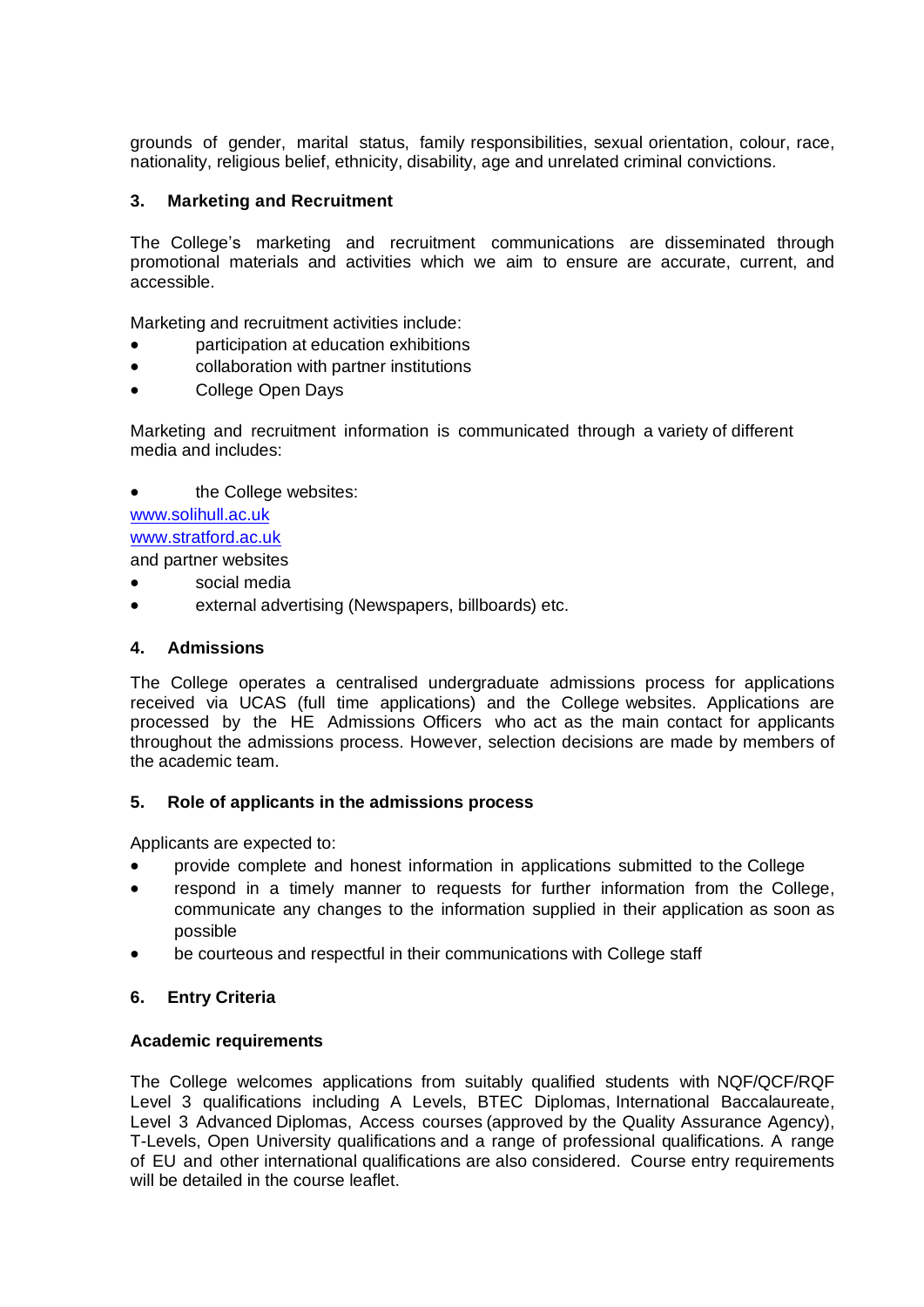Some courses will have specific requirements for GCSE English or Maths or a Science or equivalent qualifications such as Functional Skills Level 2.

Each course will have specific entry criteria which are clearly set out on the College websites and UCAS website.

Mature students without full entry qualifications but with relevant career experience may also be admitted to some courses. Please refer to the course leaflet for guidance.

#### **Application**

Applications to full time Higher Education courses will be through UCAS. Any student applying direct to the College for a full-time course will be advised and supported to apply through UCAS.

Applications to part time courses will be through completion of the online application form available on the College websites and then processed by the HE Admissions Officers.

#### **Interviews**

The interview process is considered a key element of entry and as such a successful interview is considered part of the entry requirement for the course**.** This provides an opportunity for applicants to meet members of the academic team in order to provide a co-operative assessment of their suitability for the course.

Once the application has been received as above, an interview will be arranged with the Programme Leader or designated representative of the programme team. All applicants are expected to attend their interview unless there are valid circumstances such as the applicant lives a considerable distance away and would find it difficult to attend. Under such circumstances a telephone or Skype interview may be conducted.

During UCAS clearing telephone and/or virtual interviews may be offered to applicants to ensure that offers are made to applicants in a timely manner.

#### **Communication of offer**

Decisions made following interviews are communicated to applicants via UCAS Track (full time applicants) and by letter emailed from the College. The offer letter will set out any conditions that the applicant must meet.

Should the interview be unsuccessful a reject decision is relayed via UCAS Track (full time applicants) and via the interview process for part time applicants.

The HE Admissions Officers within Student Services are responsible for all communications with UCAS regarding the admissions process, including the transmission of admissions decisions.

#### **Support for Students with Learning Difficulties and/or Disabilities**

The College welcomes applications from students with learning difficulties and/or disabilities and aims to ensure that their experience is as positive as that of other students.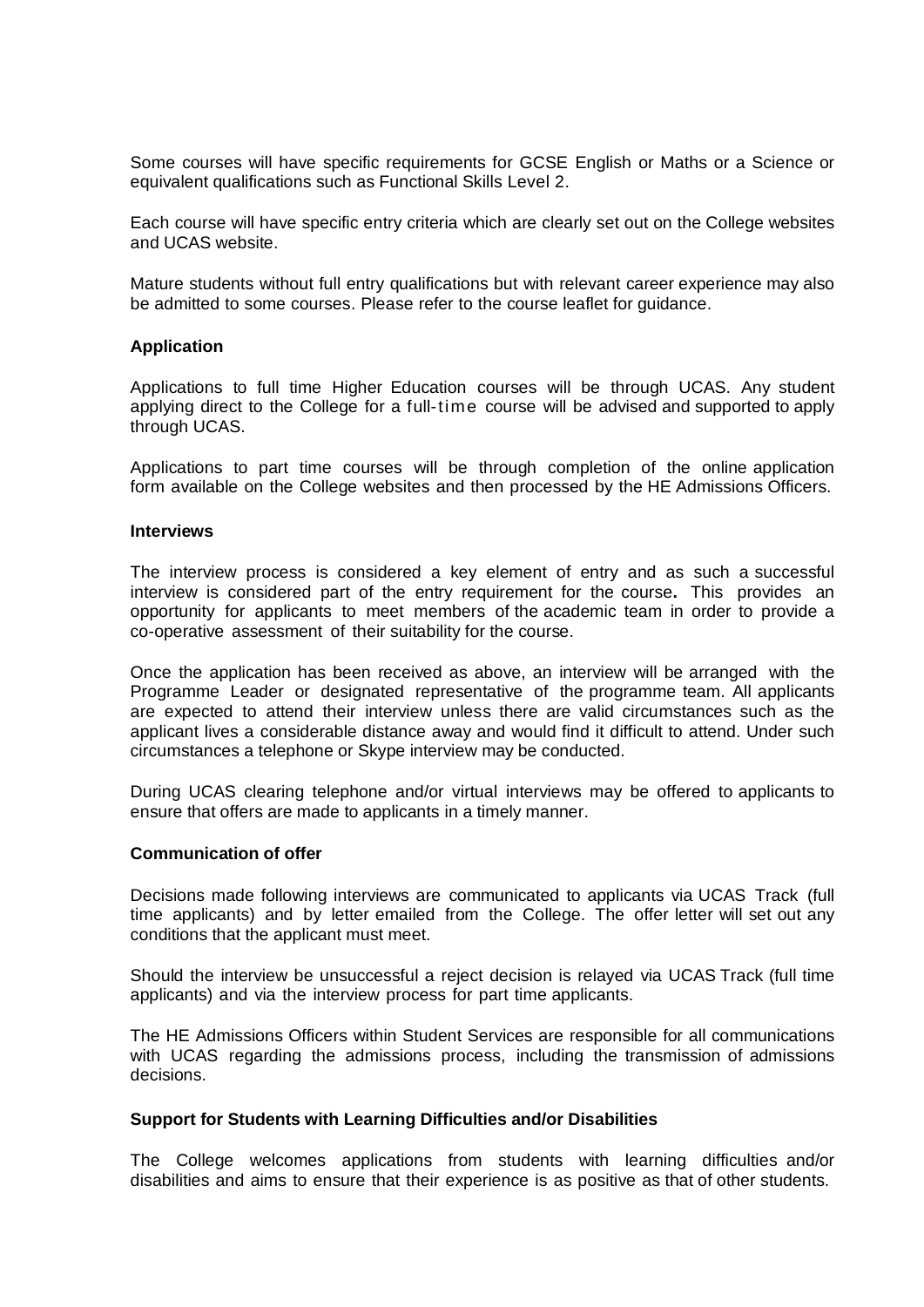Applicants who disclose a disability may be supported at interview by a member of the Additional Needs Team. All applicants must meet the entry requirements.

For those students with learning difficulties and/or disabilities a further assessment of need may be necessary following the initial interview to ensure that the College is able to offer the support required. Students with learning difficulties and/or disabilities should apply for DSA (Disabled Students Allowance).

Applicants are strongly advised to inform the college of any support needs on application, to enable the appropriate assessment of support to be conducted in a timely manner.

## **Assessment of applicant fee status**

Applicants are required to declare their fee status when they complete their UCAS application or via the online application form for part time applicants, selecting from a number of options including UK home, EU or overseas (international) fee status. The HE Admissions Officers check information in the application relating to fee status including the nationality, country of residence, address and declared fee status.

Where the combination of information provided suggests that the fee status declared by the applicant may be incorrect or insufficient information is provided the College carries out a fee status assessment. The College does not exercise discretion when determining applicants' fee status. The College reserves the right to amend an applicant's fee status after the formal offer has been issued.

## **Fraudulent applications, including similarity detection in personal statements**

Applications submitted via UCAS are subject to the anti-fraud procedures and checks carried out by UCAS.

## **Declaration of criminal convictions**

Applicants for specific courses, such as Health and Social Care and Early Years may be required to declare spent criminal convictions in certain circumstances and will be notified of this where appropriate.

## **7. Confirmation**

#### **Consideration of applicant results**

The College considers the results of all applicants who are holding a Conditional Firm (CF) or Conditional Insurance (CI) place before deciding whether to confirm an applicant's place. In the case of results not provided by UCAS, it is the applicant's responsibility to provide evidence of the results of academic and English language qualifications. The College reserves the right not to confirm an applicant's place if they do not provide evidence of having met the conditions by the published deadline.

#### **Verification of results**

The College reserves the right to verify all results by receiving and checking original certificates prior to confirming an applicant's place and/or permitting enrolment with the College.